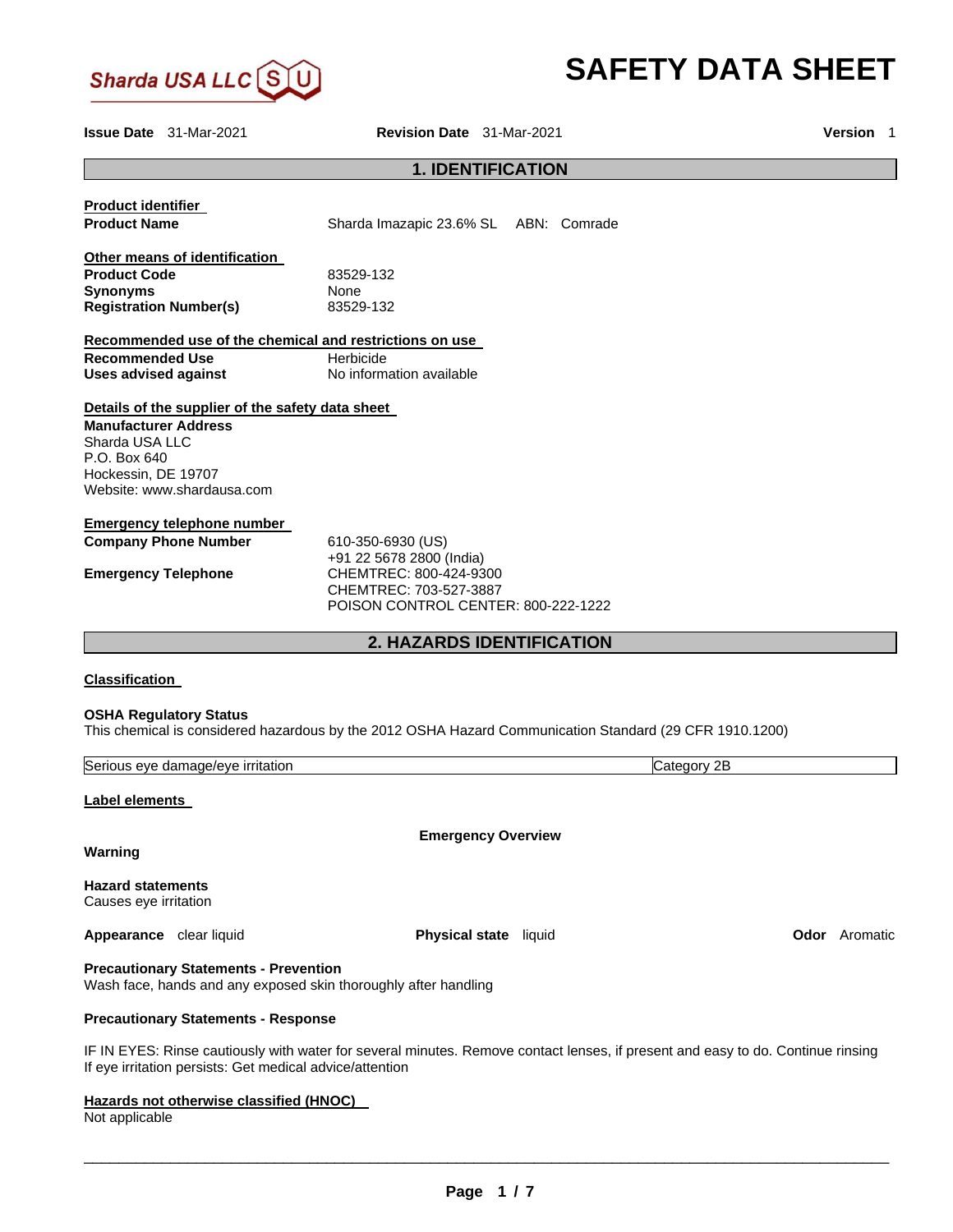## **Other Information**

Not applicable.

#### **Unknown acute toxicity**

0% of the mixture consists of ingredient(s) of unknown toxicity

# **3. COMPOSITION/INFORMATION ON INGREDIENTS**

 $\Box$ 

#### **Substance**

Not applicable

#### **Mixture**

| <b>Chemical Name</b>   | <b>CAS No</b>      | Weight-% |
|------------------------|--------------------|----------|
| Other<br>inaredients i | Proprietarv<br>۰ ت | 76.4     |
| Imazapic-ammonium      | 104098-49-9        | 23.6     |

If CAS number is "proprietary", the specific chemical identity and percentage of composition has been withheld as a trade secret.

# **4. FIRST AID MEASURES**

### **Description of first aid measures**

| <b>General advice</b>                                                      | Call a poison control center or doctor for treatment advice. Have the product containers or<br>label with you when calling a poison control center or doctor, or going for treatment.                                                                            |  |
|----------------------------------------------------------------------------|------------------------------------------------------------------------------------------------------------------------------------------------------------------------------------------------------------------------------------------------------------------|--|
| Eye contact                                                                | Rinse immediately with plenty of water, also under the eyelids, for at least 15 minutes.<br>Remove contact lenses, if present and easy to do. Continue rinsing. Call a poison control<br>center or doctor for treatment advice.                                  |  |
| <b>Skin contact</b>                                                        | Wash off immediately with soap and plenty of water while removing all contaminated<br>clothes and shoes. Wash contaminated clothing before reuse. If skin irritation persists, call<br>a physician. Call a poison control center or doctor for treatment advice. |  |
| <b>Inhalation</b>                                                          | Move victim to fresh air. If breathing is irregular or stopped, administer artificial respiration.<br>Call a physician or poison control center immediately. Administer oxygen if breathing is<br>difficult.                                                     |  |
| Ingestion                                                                  | Call a physician or poison control center immediately. Do not induce vomiting without<br>medical advice. Never give anything by mouth to an unconscious person.                                                                                                  |  |
| Self-protection of the first aider                                         | Ensure that medical personnel are aware of the material(s) involved and take precautions<br>to protect themselves.                                                                                                                                               |  |
| Most important symptoms and effects, both acute and delayed                |                                                                                                                                                                                                                                                                  |  |
| <b>Symptoms</b>                                                            | May cause redness and tearing of the eyes.                                                                                                                                                                                                                       |  |
| Indication of any immediate medical attention and special treatment needed |                                                                                                                                                                                                                                                                  |  |
| Note to physicians                                                         | Treat symptomatically.                                                                                                                                                                                                                                           |  |
| <b>5. FIRE-FIGHTING MEASURES</b>                                           |                                                                                                                                                                                                                                                                  |  |

# **Suitable extinguishing media**

Dry chemical, CO2, water spray or regular foam. Move containers from fire area if you can do it without risk. Dike fire-control water for later disposal. Water spray, fog or regular foam.

**Unsuitable extinguishing media** Do not scatter spilled material with high pressure water streams.

#### **Specific hazards arising from the chemical**

Thermal decomposition can lead to release of irritating and toxic gases and vapors. Combustible material. **Hazardous combustion products** Carbon oxides. Nitrogen oxides (NOx).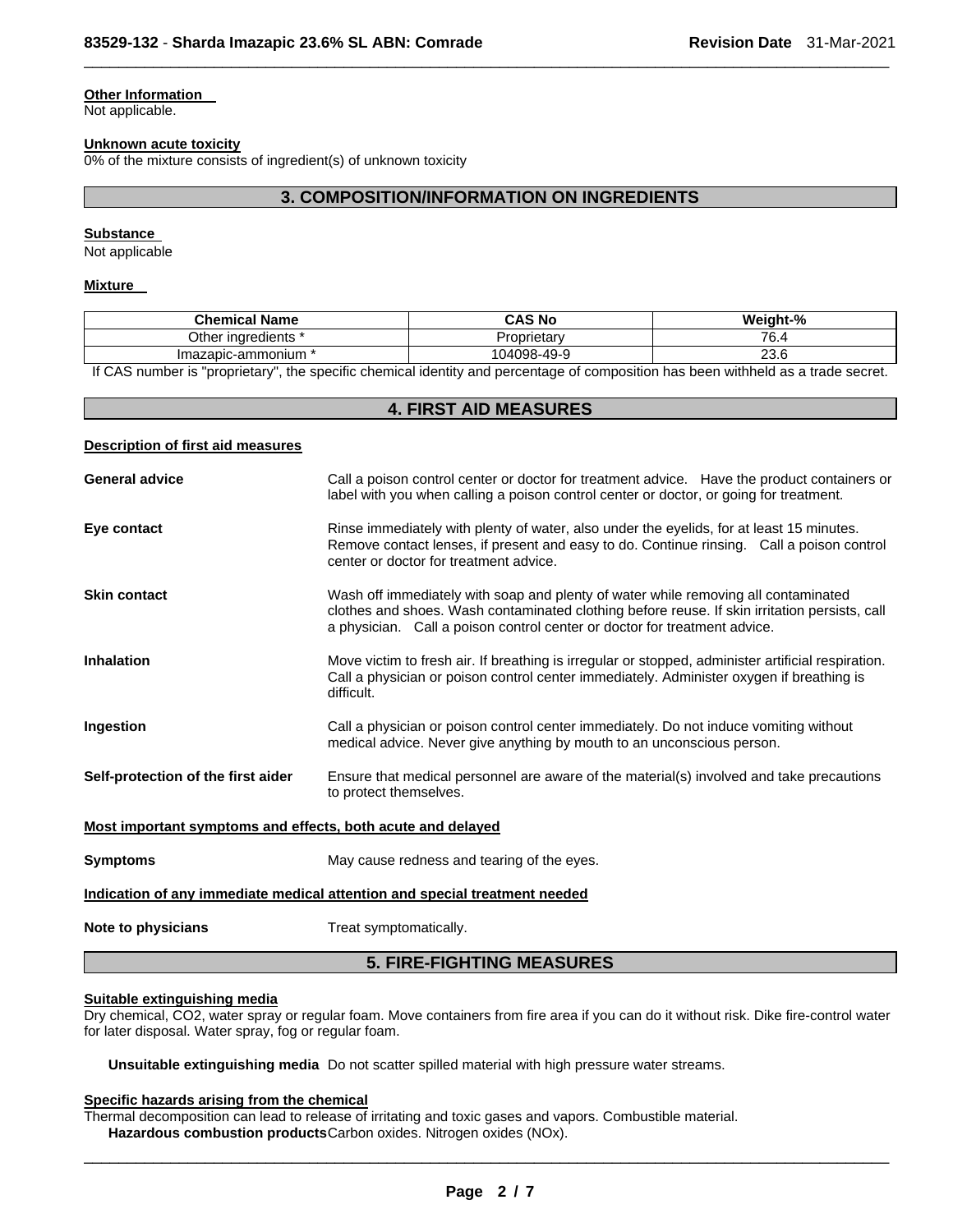# **Explosion data Sensitivity to Mechanical Impact** None. **Sensitivity to Static Discharge** None.

# **Protective equipment and precautions for firefighters**

As in any fire, wear self-contained breathing apparatus pressure-demand, MSHA/NIOSH (approved or equivalent) and full protective gear. Avoid runoff to waterways and sewers.

 $\Box$ 

|                                                              | <b>6. ACCIDENTAL RELEASE MEASURES</b>                                                                                                                                                                                                                                                                                                                  |  |
|--------------------------------------------------------------|--------------------------------------------------------------------------------------------------------------------------------------------------------------------------------------------------------------------------------------------------------------------------------------------------------------------------------------------------------|--|
|                                                              | <b>Personal precautions, protective equipment and emergency procedures</b>                                                                                                                                                                                                                                                                             |  |
| <b>Personal precautions</b>                                  | Evacuate personnel to safe areas. Ensure adequate ventilation, especially in confined<br>areas. Use personal protective equipment as required. Keep people away from and upwind<br>of spill/leak.                                                                                                                                                      |  |
| For emergency responders                                     | Use personal protection recommended in Section 8. Ventilate the area.                                                                                                                                                                                                                                                                                  |  |
| <b>Environmental precautions</b>                             |                                                                                                                                                                                                                                                                                                                                                        |  |
| <b>Environmental precautions</b>                             | Prevent entry into waterways, sewers, basements or confined areas.                                                                                                                                                                                                                                                                                     |  |
| Methods and material for containment and cleaning up         |                                                                                                                                                                                                                                                                                                                                                        |  |
| <b>Methods for containment</b>                               | Prevent further leakage or spillage if safe to do so.                                                                                                                                                                                                                                                                                                  |  |
| Methods for cleaning up                                      | Cover liquid spill with sand, earth or other non-combustible absorbent material. Sweep up<br>and shovel into suitable containers for disposal.                                                                                                                                                                                                         |  |
|                                                              | 7. HANDLING AND STORAGE                                                                                                                                                                                                                                                                                                                                |  |
| <b>Precautions for safe handling</b>                         |                                                                                                                                                                                                                                                                                                                                                        |  |
| Advice on safe handling                                      | Handle in accordance with good industrial hygiene and safety practice. Use personal<br>protective equipment as required. Wash thoroughly after handling. Wash contaminated<br>clothing before reuse. Do not eat, drink or smoke when using this product. Do not breathe<br>dust/fume/gas/mist/vapors/spray. Avoid contact with skin, eyes or clothing. |  |
| Conditions for safe storage, including any incompatibilities |                                                                                                                                                                                                                                                                                                                                                        |  |

| <b>Storage Conditions</b>  | Keep out of the reach of children. Keep/store only in original container. Keep containers<br>tightly closed in a dry, cool and well-ventilated place. Keep away from food, drink and<br>animal feeding stuffs. |
|----------------------------|----------------------------------------------------------------------------------------------------------------------------------------------------------------------------------------------------------------|
| <b>Packaging materials</b> | Do not reuse container.                                                                                                                                                                                        |
| Incompatible materials     | Strong oxidizing agents.                                                                                                                                                                                       |

# **8. EXPOSURE CONTROLS/PERSONAL PROTECTION**

| <b>Control parameters</b><br><b>Exposure Guidelines</b> | This product, as supplied, does not contain any hazardous materials with occupational<br>exposure limits established by the region specific regulatory bodies. |
|---------------------------------------------------------|----------------------------------------------------------------------------------------------------------------------------------------------------------------|
| Appropriate engineering controls                        |                                                                                                                                                                |
| <b>Engineering Controls</b>                             | Ensure adequate ventilation, especially in confined areas. And. Showers. Eyewash<br>stations. Ventilation systems.                                             |
|                                                         | Individual protection measures, such as personal protective equipment                                                                                          |
| Eye/face protection                                     | Wear safety glasses with side shields (or goggles).                                                                                                            |
| Skin and body protection                                | Wear suitable protective clothing. Wear protective butyl rubber gloves. Protective shoes or<br>boots.                                                          |
|                                                         |                                                                                                                                                                |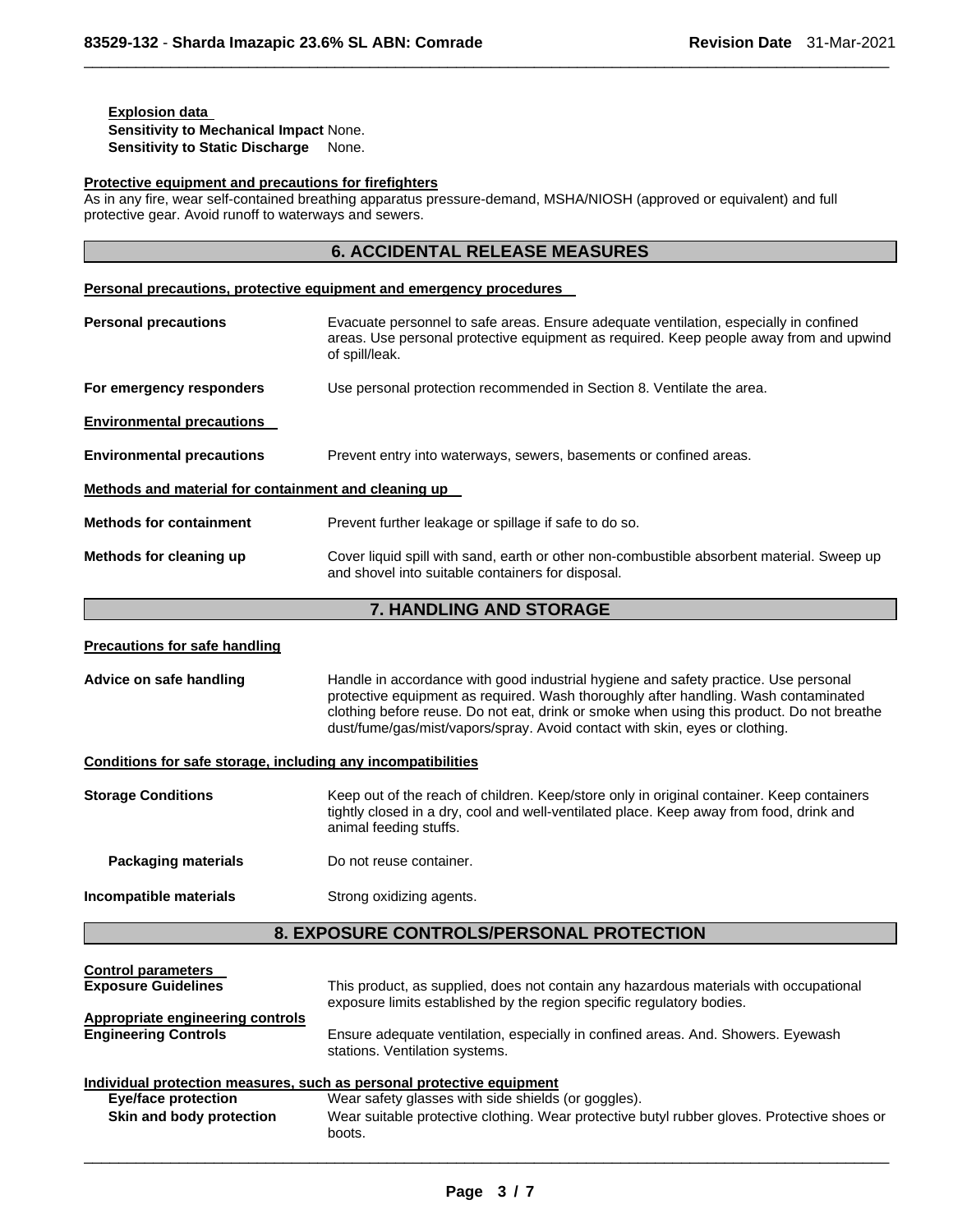| <b>Respiratory protection</b>         | Ensure adequate ventilation, especially in confined areas. If exposure limits are exceeded<br>or irritation is experienced, NIOSH/MSHA approved respiratory protection should be worn.<br>Positive-pressure supplied air respirators may be required for high airborne contaminant<br>concentrations. Respiratory protection must be provided in accordance with current local<br>regulations. |
|---------------------------------------|------------------------------------------------------------------------------------------------------------------------------------------------------------------------------------------------------------------------------------------------------------------------------------------------------------------------------------------------------------------------------------------------|
| <b>General Hygiene Considerations</b> | When using do not eat, drink or smoke. Regular cleaning of equipment, work area and<br>clothing is recommended. Avoid contact with skin, eyes or clothing. Wash hands thoroughly<br>after handling. Keep away from food, drink and animal feeding stuffs.                                                                                                                                      |

 $\Box$ 

# **9. PHYSICAL AND CHEMICAL PROPERTIES**

# **Information on basic physical and chemical properties**

| <b>Physical state</b>            | liquid                   |                       |                          |
|----------------------------------|--------------------------|-----------------------|--------------------------|
| Appearance                       | clear liquid             | Odor                  | Aromatic                 |
| Color                            | light yellow             | <b>Odor threshold</b> | No information available |
|                                  |                          |                       |                          |
| <b>Property</b>                  | <b>Values</b>            | Remarks • Method      |                          |
| рH                               | 6.86                     | solution (1 %)        |                          |
| Melting point / freezing point   | No information available |                       |                          |
| Boiling point / boiling range    | No information available |                       |                          |
| <b>Flash point</b>               | Not applicable           |                       |                          |
| <b>Evaporation rate</b>          | No information available |                       |                          |
| Flammability (solid, gas)        | No information available |                       |                          |
| <b>Flammability Limit in Air</b> |                          |                       |                          |
| <b>Upper flammability limit:</b> | No information available |                       |                          |
| Lower flammability limit:        | No information available |                       |                          |
| Vapor pressure                   | No information available |                       |                          |
| Vapor density                    | No information available |                       |                          |
| <b>Relative density</b>          | 1.0386 g/mL              |                       |                          |
| <b>Water solubility</b>          | dispersible              |                       |                          |
| Solubility in other solvents     | No information available |                       |                          |
| <b>Partition coefficient</b>     | No information available |                       |                          |
| <b>Autoignition temperature</b>  | No information available |                       |                          |
| <b>Decomposition temperature</b> | No information available |                       |                          |
| <b>Kinematic viscosity</b>       | No information available |                       |                          |
| <b>Dynamic viscosity</b>         | No information available |                       |                          |
| <b>Explosive properties</b>      | Not an explosive         |                       |                          |
| <b>Oxidizing properties</b>      | Not applicable           |                       |                          |
|                                  |                          |                       |                          |
| <b>Other Information</b>         |                          |                       |                          |
| <b>Softening point</b>           | No information available |                       |                          |
| <b>Molecular weight</b>          | No information available |                       |                          |
| <b>VOC Content (%)</b>           | No information available |                       |                          |
| <b>Density</b>                   | No information available |                       |                          |
| <b>Bulk density</b>              | No information available |                       |                          |
|                                  |                          |                       |                          |

# **10. STABILITY AND REACTIVITY**

**Reactivity**  No data available **Chemical stability** Stable under recommended storage conditions. **Possibility of Hazardous Reactions** None under normal processing. **Conditions to avoid** Elevated Temperature. Storage near to reactive materials. **Incompatible materials** Strong oxidizing agents. **Hazardous Decomposition Products** Thermal decomposition can lead to release of irritating and toxic gases and vapors. Nitrogen oxides (NOx). Carbon oxides.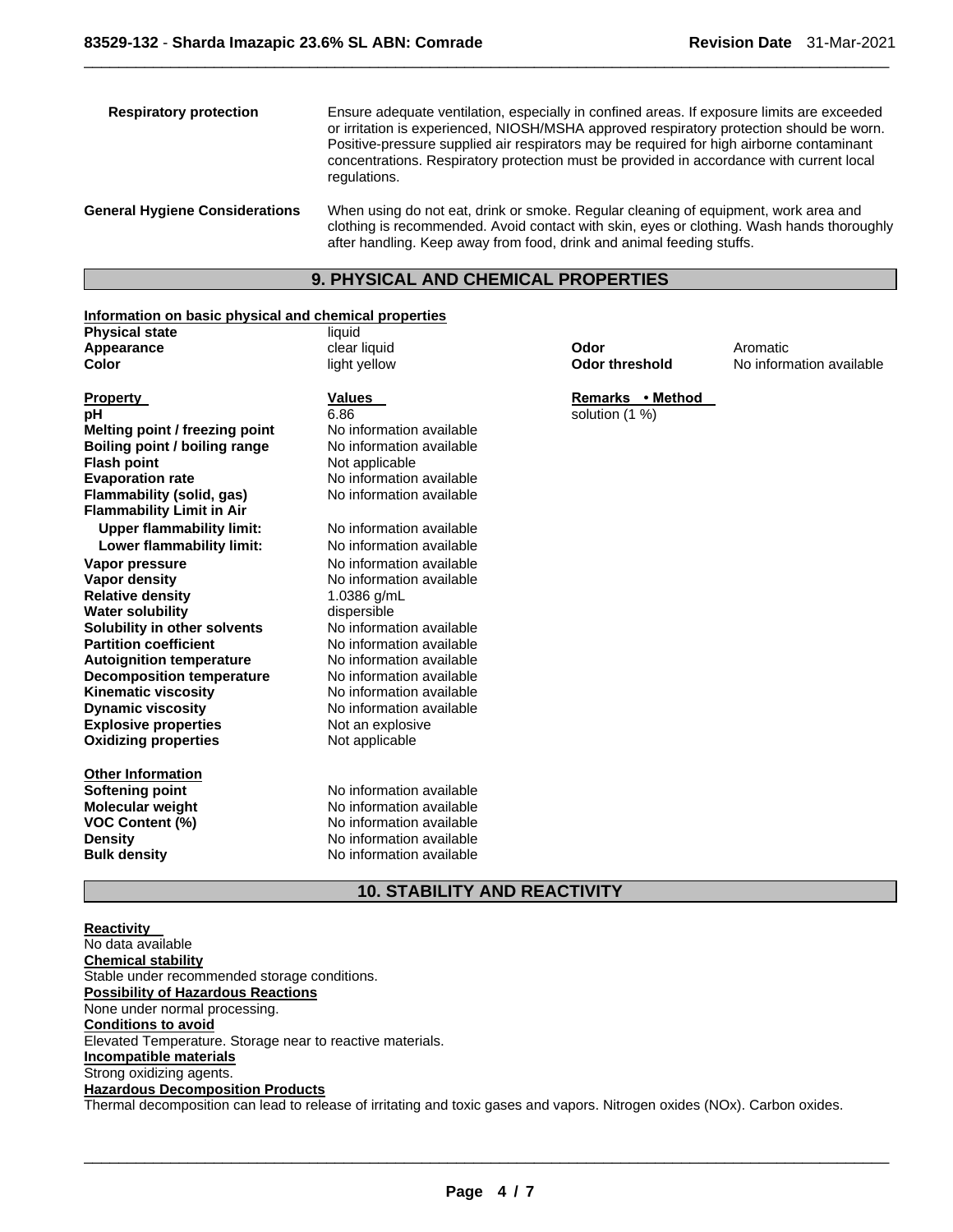# **11. TOXICOLOGICAL INFORMATION**

 $\Box$ 

#### **Information on likely routes of exposure**

| <b>Product Information</b> | Acute Oral LD50 (rat): $>2000$ mg/kg<br>Acute Dermal LD50 (rabbit): > 2000 mg/kg<br>Eye Irritation (rabbit): Mild irritant.<br>Skin Irritation (rabbit): Not an irritant.<br>Inhalation LC50 (rat): $>5.06$ mg/L (4 HR) | Skin Sensitization (guinea pig): Not a sensitizer                 |                |
|----------------------------|-------------------------------------------------------------------------------------------------------------------------------------------------------------------------------------------------------------------------|-------------------------------------------------------------------|----------------|
| <b>Inhalation</b>          |                                                                                                                                                                                                                         | Based on available data, the classification criteria are not met. |                |
| Eye contact                | Moderately irritating to the eyes.                                                                                                                                                                                      |                                                                   |                |
| <b>Skin contact</b>        |                                                                                                                                                                                                                         | Based on available data, the classification criteria are not met. |                |
| Ingestion                  |                                                                                                                                                                                                                         | Based on available data, the classification criteria are not met. |                |
| Ohnesteel Mense            | 0.21100                                                                                                                                                                                                                 | <b>Dennell DEA</b>                                                | しんしょしんじょう しめにめ |

| <b>Chemical Name</b> | <b>LD50</b><br>Oral | Dermal LD50 | <b>.C50</b><br>Inhalatior |
|----------------------|---------------------|-------------|---------------------------|
| Other ingredients    | Rat<br>mL/ka<br>JU. |             |                           |
|                      |                     |             |                           |

#### **Information on toxicological effects**

**Symptoms May cause redness and tearing of the eyes.** 

# **Delayed and immediate effects as well as chronic effects from short and long-term exposure**

| <b>Sensitization</b>            | Based on available data, the classification criteria are not met. |
|---------------------------------|-------------------------------------------------------------------|
| Germ cell mutagenicity          | Based on available data, the classification criteria are not met. |
| Carcinogenicity                 | Based on available data, the classification criteria are not met. |
| <b>Reproductive toxicity</b>    | Based on available data, the classification criteria are not met. |
| <b>STOT - single exposure</b>   | Based on available data, the classification criteria are not met. |
| <b>STOT - repeated exposure</b> | Based on available data, the classification criteria are not met. |
| <b>Aspiration hazard</b>        | Based on available data, the classification criteria are not met. |

# **Numerical measures of toxicity - Product Information**

#### **The following values are calculated based on chapter 3.1 of the GHS document**

Refer to product information above.

# **12. ECOLOGICAL INFORMATION**

## **Ecotoxicity**

Toxic to aquatic life with long lasting effects

This product is toxic to plants and may adversely impact the forage and habitat of non-target organisms, including pollinators, in areas adjacent to the treated site. Protect the forage and habitat of non-target organisms by following label directions intended to minimize spray drift. Do not apply directly to water, or to areas where surface water is present, or to intertidal areas below the mean high water mark. Drift or runoff from treated areas may be hazardous to aquatic organisms in neighboring areas. Do not apply where runoff is likely to occur. Do not apply when weather conditions favor drift from treated areas. Do not contaminate water when cleaning equipment or disposing of equipment wash waters.

# **Persistence and degradability**

Not readily biodegradable.

#### **Bioaccumulation**

Not likely to bioaccumulate.

# **Other adverse effects**

This mixture contains no substance considered to be persistent, bioaccumulating nor toxic (PBT)

# **13. DISPOSAL CONSIDERATIONS**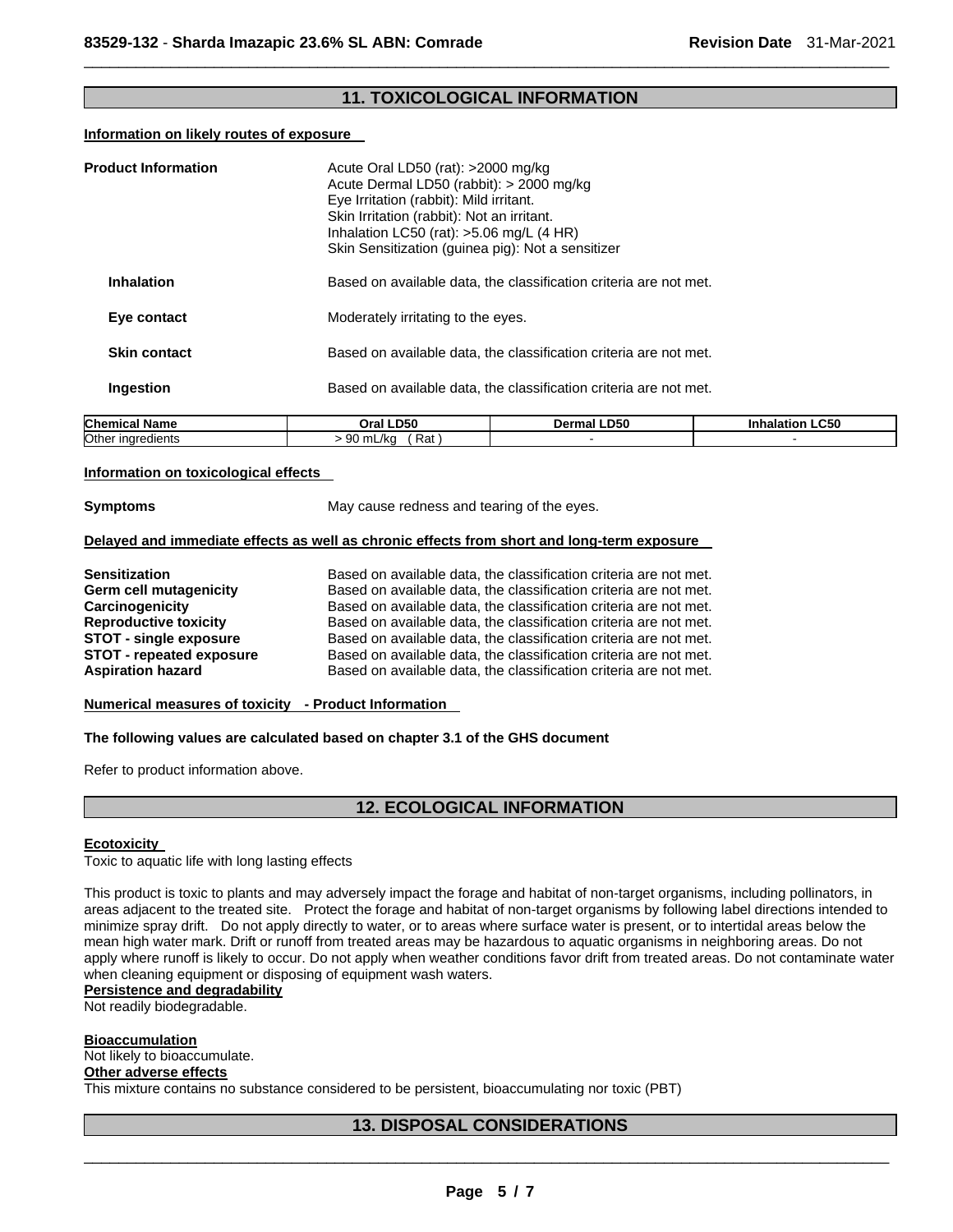| Waste treatment methods<br><b>Disposal of wastes</b><br><b>Contaminated packaging</b>                                                                                | Pesticide wastes may be acutely hazardous. Improper disposal is a violation of federal<br>law. Disposal should be in accordance with applicable regional, national and local laws and<br>regulations. Contact your State Pesticide or Environmental Control Agency, or the<br>Hazardous Waste Representative at the nearest EPA Regional Office for guidance on<br>proper disposal of waste product.<br>Disposal should be in accordance with applicable regional, national and local laws and<br>regulations. Consult product label for additional information. Do not reuse container. |
|----------------------------------------------------------------------------------------------------------------------------------------------------------------------|------------------------------------------------------------------------------------------------------------------------------------------------------------------------------------------------------------------------------------------------------------------------------------------------------------------------------------------------------------------------------------------------------------------------------------------------------------------------------------------------------------------------------------------------------------------------------------------|
|                                                                                                                                                                      | <b>14. TRANSPORT INFORMATION</b>                                                                                                                                                                                                                                                                                                                                                                                                                                                                                                                                                         |
| DOT                                                                                                                                                                  | Not regulated                                                                                                                                                                                                                                                                                                                                                                                                                                                                                                                                                                            |
| TDG                                                                                                                                                                  | Not regulated                                                                                                                                                                                                                                                                                                                                                                                                                                                                                                                                                                            |
| <b>IATA</b><br>UN/ID no<br>Proper shipping name<br><b>Hazard Class</b><br><b>Packing Group</b><br><b>ERG Code</b><br><b>Special Provisions</b><br><b>Description</b> | <b>UN3082</b><br>Environmentally hazardous substance, liquid, n.o.s.<br>9<br>Ш<br>91<br>A97, A158, A197<br>UN3082, Environmentally hazardous substance, liquid, n.o.s. (Imazapic-ammonium), 9, III                                                                                                                                                                                                                                                                                                                                                                                       |
| <b>IMDG</b><br>UN/ID no<br>Proper shipping name<br><b>Hazard Class</b><br><b>Packing Group</b><br>EmS-No<br><b>Special Provisions</b><br><b>Description</b>          | UN3082<br>Environmentally hazardous substance, liquid, n.o.s.<br>9<br>Ш<br>$F-A, S-F$<br>274, 335<br>UN3082, Environmentally hazardous substance, liquid, n.o.s. (Imazapic-ammonium), 9, III,<br>Marine pollutant                                                                                                                                                                                                                                                                                                                                                                        |

 $\Box$ 

# **15. REGULATORY INFORMATION**

| International Inventories        |  |
|----------------------------------|--|
| <b>TSCA</b><br>Complies          |  |
| <b>DSL/NDSL</b><br>Complies      |  |
| <b>EINECS/ELINCS</b><br>Complies |  |
| Complies<br><b>IECSC</b>         |  |
| Complies<br><b>KECL</b>          |  |
| <b>PICCS</b><br>Complies         |  |
| <b>AICS</b><br>Complies          |  |

**Legend:** 

**TSCA** - United States Toxic Substances Control Act Section 8(b) Inventory **DSL/NDSL** - Canadian Domestic Substances List/Non-Domestic Substances List **EINECS/ELINCS** - European Inventory of Existing Chemical Substances/European List of Notified Chemical Substances **ENCS** - Japan Existing and New Chemical Substances **IECSC** - China Inventory of Existing Chemical Substances **KECL** - Korean Existing and Evaluated Chemical Substances **PICCS** - Philippines Inventory of Chemicals and Chemical Substances

**AICS** - Australian Inventory of Chemical Substances

## **US Federal Regulations**

# **SARA 313**

Section 313 of Title III of the Superfund Amendments and Reauthorization Act of 1986 (SARA). This product does not contain any chemicals which are subject to the reporting requirements of the Act and Title 40 of the Code of Federal Regulations, Part 372

#### **SARA 311/312 Hazard Categories**

**Acute health hazard** Yes